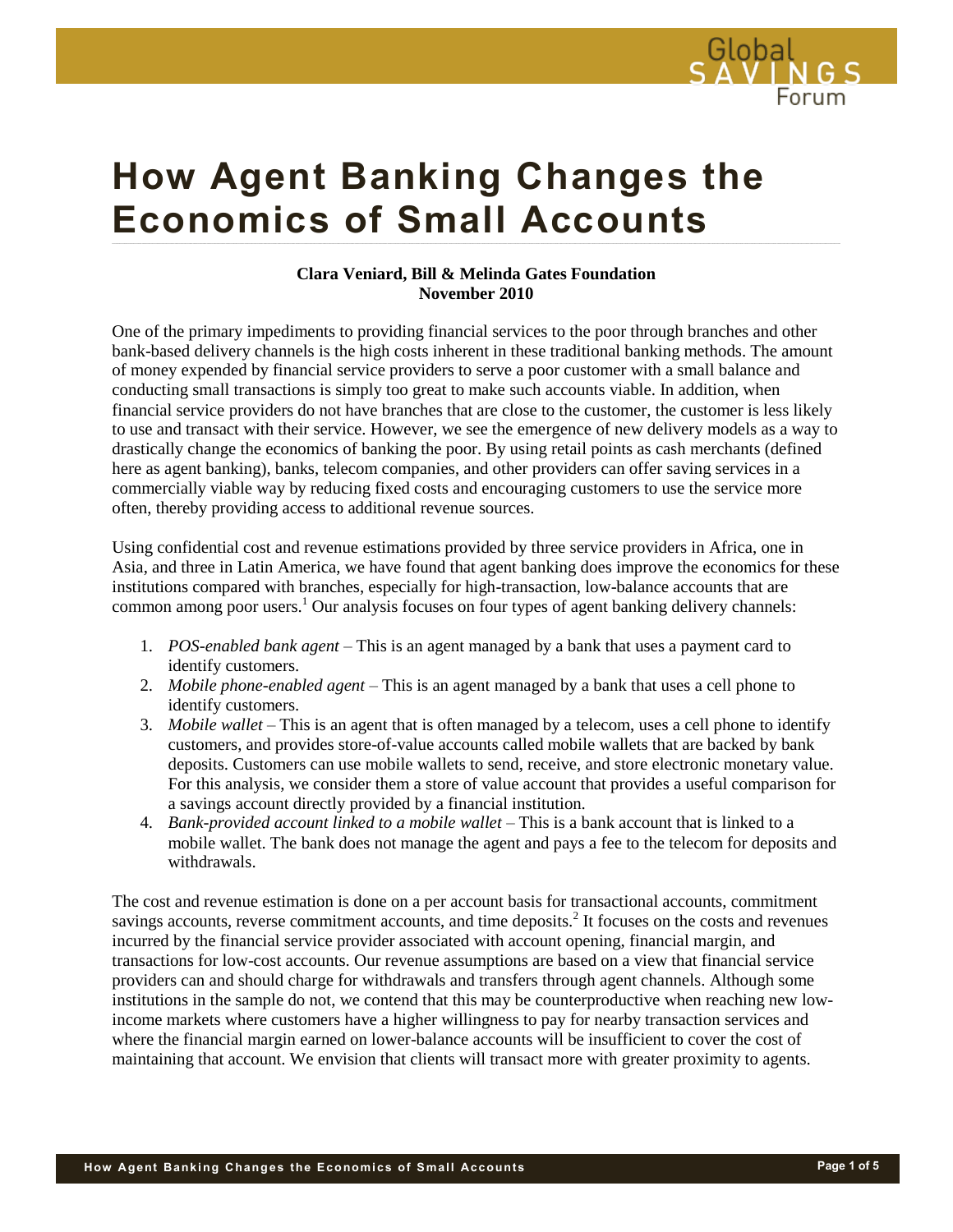In our consolidated estimations, institutions charge for withdrawals and transfers, but do not charge any account opening fees, monthly fees, or deposit fees, since these tend to be barriers to uptake among the poor and are generally not used by the institutions included in our sample. We also include a standard corporate overhead and back-office cost per account that remains constant across delivery channels.

We do not consider additional costs incurred by the broader financial system, including additional cash management costs transferred to branches or agents when transactions move outside the branch. We have chosen to ignore these costs because our model focuses on the costs to the account provider. In the case of agents, we assume that the agent receives sufficient commissions to cover the cash handling costs they incur. In addition, in order to maintain our focus on the economics of an account, we do not consider additional benefits such as opportunities for cross-selling, generating client loyalty, and strengthening a provider's brand.

## **Agent Banking Systems Are Cheaper to Operate Than Branches**

We find that agent banking systems are up to three times cheaper to operate than branches for two reasons. First, agent banking minimizes fixed costs by leveraging existing retail outlets and reducing the need for financial service providers to invest in their own infrastructure. Although agent banking incurs higher variable costs from commissions to agents and communications, fixed costs per transaction for branches are significantly higher. According to our analysis and as shown in Figure 1, setting up an agent

costs 2 percent to 4 percent of the cost of a branch cashier. So even when functioning at maximum capacity, a branch cashier incurs more than 78 cents in fixed costs per transaction, compared to just 11 cents for a POS-enabled agent and 4 cents or less for a mobileenabled agent or mobile wallet.

Second, acquisition costs are lower for mobile-enabled agents and mobile wallets. By using mobile phones





instead of payment cards, mobile wallets and bank accounts linked to a mobile wallet are able to acquire customers at less than 70 percent of the cost of a branch or POS-enabled agent. In some countries, mobile wallets may also benefit from lower-cost Know Your Customer requirements, such as the elimination of requirements to provide photographs and photocopies of documents.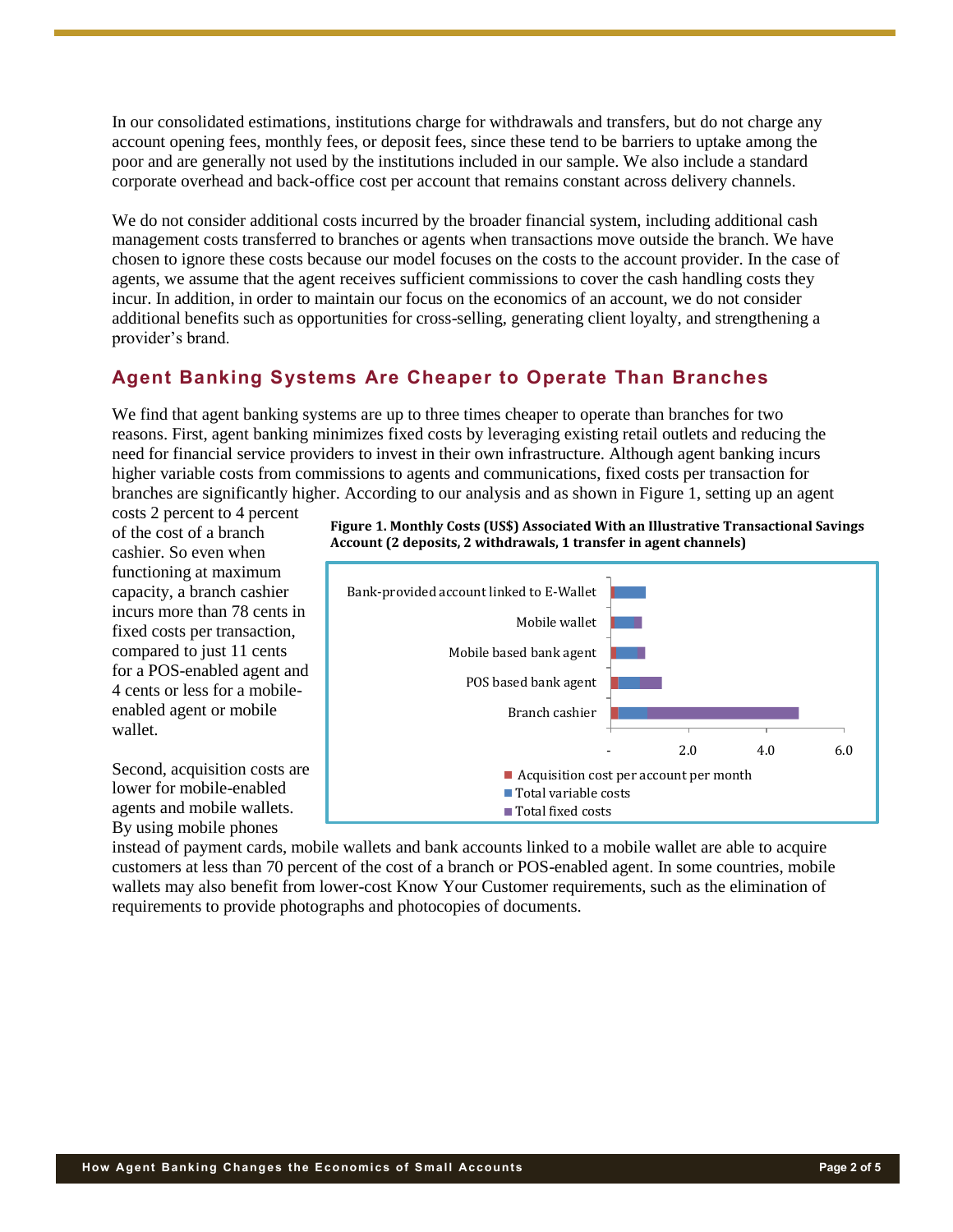## **Costs Are Incurred Only If Transactions Are Realized**

In an underutilized branch, fixed costs are distributed over a smaller number of transactions, resulting in significantly higher costs per transaction. Agent banking systems, on the other hand, receive a commission only if transactions are realized. For example, according to the average estimations of the institutions in our sample, if delivery channels are utilized at 100 percent of their capacity, total costs per deposit transaction will be two to four times higher in a branch than with an agent channel. If delivery channels are utilized at 50 percent of their capacity—a common occurrence with the providers in our sample—total costs per deposit transaction will be three to eight times higher in a branch. As long as the agent sees enough transactions to be incentivized to provide the service, capacity utilization has little effect on an agent's cost structure for the financial service provider.

# **Agent Transaction Platforms Benefit From Additional Transactional Revenue Sources**

By bringing the channel closer to the client, agent transaction platforms may also benefit from additional revenue associated with transactions acquired by the agent, such as person-to-person transactions and bill payments. Although customers can conduct these transactions in a branch, proximity may increase their willingness to pay for these services and increase the number of transactions conducted through the channel. For example, a recent study found that households using M-PESA doubled the number of remittances they sent between 2008 and 2009. This rapid increase in the number of transactions conducted is likely the result of proximity and ease of use. This is especially relevant when serving poor customers with low-balance accounts, because it is hard for the provider to cover the operational costs of the account on financial margin alone and because the provider needs to move to a transaction-driven revenue model. On a small-balance account of less than \$50, a 6 percent financial margin represents less than \$3 in revenue per year. In contrast, a typical mobile wallet conducting 1.5 transactions per month will earn more than \$7 per year just from person-to-person transactions and bill payments.

# **Agent Banking Works Best for Low-Balance, High-Transaction Accounts**

As a result of lower transaction costs and a transaction-driven revenue model (rather than a float-driven model), agent banking systems are most cost effective for transactional accounts with low balances and frequent transactions. For example, an account that sees two deposits and two withdrawals per month will incur more than 70 percent fewer costs if the customer transacts through an agent rather than a branch. In addition, transactional accounts can make money off the transaction services provided (e.g., P2P transfers, bill pay, etc.), as is the case with most mobile wallets. In fact, Figure 2 shows that a transactional account conducting two deposits and two withdrawals per month is only profitable through a branch if it has a balance greater than \$200. In contrast, the same transaction account can be profitable through an agent channel, even with a balance of less than \$75.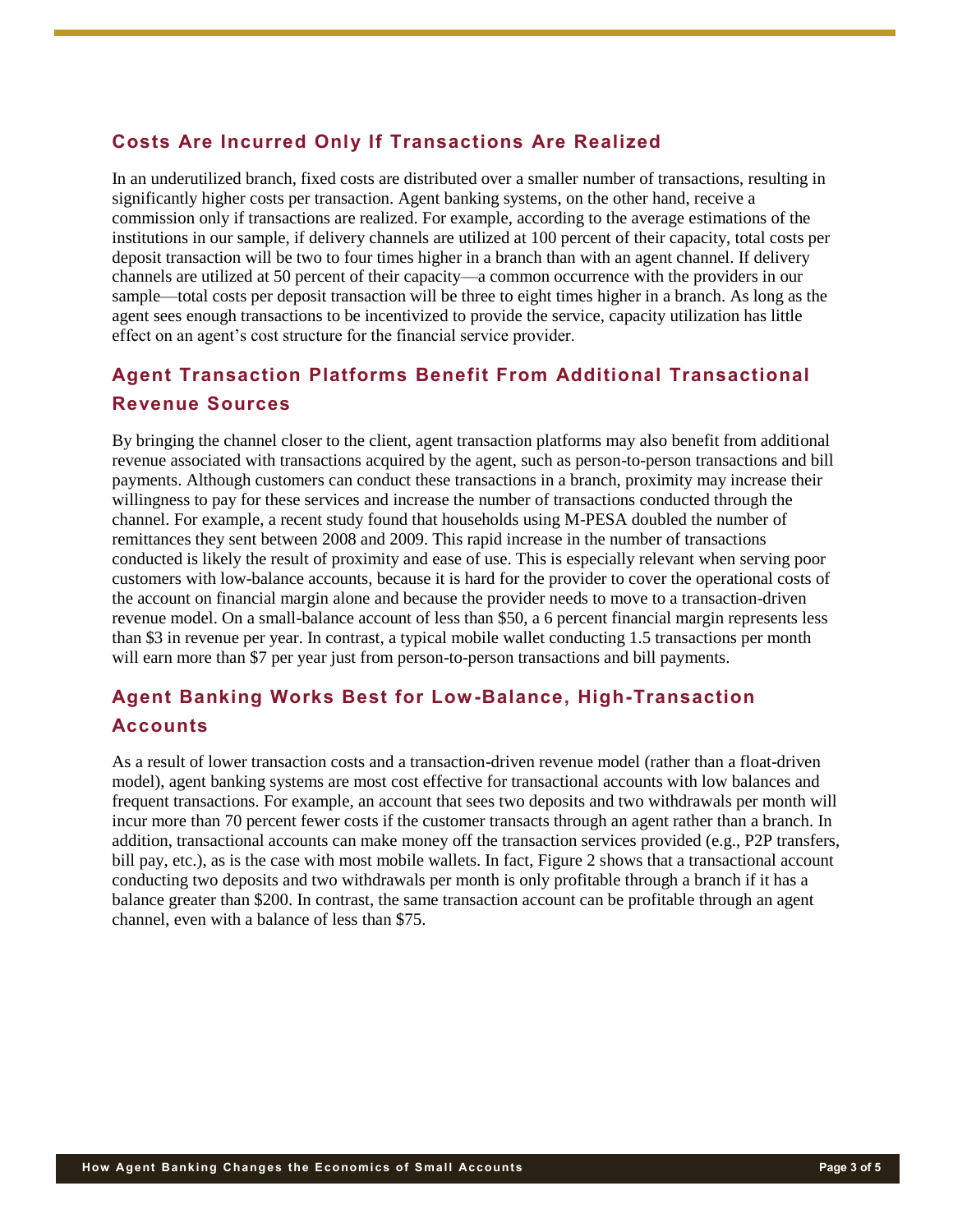

#### **Figure 2. Profile of Profitable Customers by Type of Delivery Channel**

High-balance accounts with zero transactions, such as time deposits, do not reap the benefits of lower transaction costs given their low transaction volume, although they still benefit from lower acquisition costs. As a result, POS-enabled agents have no cost advantage versus a branch, while mobile-based bank agents and accounts linked to a mobile wallet incur only up to 20 percent fewer costs, according to our analysis. Commitment accounts with increasing balances, a large number of small deposits, and only one withdrawal over a pre-set period of time can be profitable through agent banking systems or branches, depending on their average balance and transaction volume. As demonstrated in Figure 2, as deposit transactions increase, the agent channel becomes the more viable option. Reverse commitment accounts show a similar pattern, although branches are viable at smaller average balances.

### **Challenges to the Profitability of Agent Banking**

Our analysis based on the estimations of a set of financial service providers demonstrates that agent transaction platforms improve the economics for these providers compared with branches, especially for high-transaction, low-balance accounts that are common among poor users. While POS-enabled agents expand the set of profitable customers, the profitability frontier can be pushed even further with mobilebased agents and mobile wallets. However, multiple factors remain to be analyzed:

- We believe banks cannot rely on agents to cross-sell financial products. As a result, in order to increase overall customer profitability, banks may need to incur additional costs in marketing and deploying sales forces, including branch employees, to cross-sell additional financial products to agent customers.
- Back-office and technology costs may vary depending on the delivery channel, since a bank may lean towards more complex and higher-cost core banking systems than a telecom would because of increased regulatory requirements and more complex procedures and product offerings.
- Based on the data provided by institutions, our analysis assumes that fees on transactions through agents are not higher than in traditional banking channels. However, given the benefits of greater proximity, we believe there may be increased customer willingness to pay for transaction services delivered nearby.